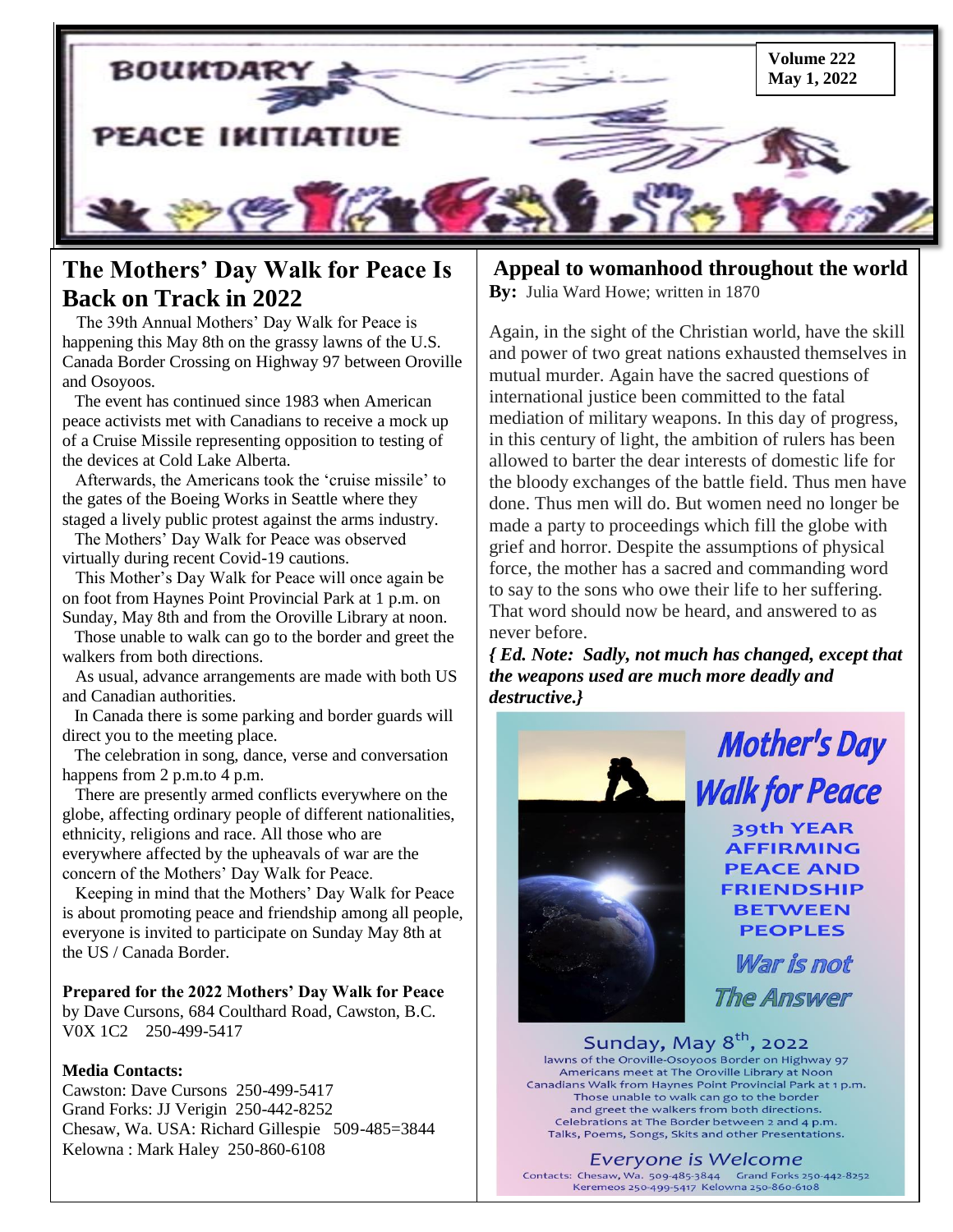### **Mothers' Day Proclamation By: Julia Ward Howe, Boston, 1870**

*Mother's Day was originally started after the Civil War, as a protest to the carnage of that war, by women who had lost their sons.*

Arise, then, women of this day! Arise all women who have hearts, whether our baptism be that of water or of fears!

Say firmly: "We will not have great questions decided by irrelevant agencies. Our husbands shall not come to us, reeking with carnage, for caresses and applause. Our sons shall not be taken from us to unlearn all that we have been able to teach them of charity, mercy and patience.

We women of one country will be too tender of those of another country to allow our sons to be trained to injure theirs. From the bosom of the devastated earth a voice goes up with our own. It says "Disarm, Disarm! The sword of murder is not the balance of justice."

Blood does not wipe our dishonor nor violence indicate possession. As men have often forsaken the plow and the anvil at the summons of war, let women now leave all that may be left of home for a great and earnest day of counsel. Let them meet first, as women, to bewail and commemorate the dead.

Let them then solemnly take counsel with each other as to the means whereby the great human family can live in peace, each bearing after their own time the sacred impress, not of Caesar, but of God.

In the name of womanhood and of humanity, I earnestly ask that a general congress of women without limit of nationality may be appointed and held at some place deemed most convenient and at the earliest period consistent with its objects, to promote the alliance of the different nationalities, the amicable settlement of international questions, the great and general interests of peace.



Mothers" Day Walk for Peace

#### **Statement of ICC Prosecutor, Karim A.A. Khan QC, on the Situation in Ukraine: "I have decided to proceed with opening an investigation."**

Received from: Abolition 2000 March 1, 2022

 Last Friday, I expressed my increasing concern, echoing those of world leaders and citizens of the world alike, over the events unfolding in Ukraine.

 Today, I wish to announce that I have decided to proceed with opening an investigation into the Situation in Ukraine, as rapidly as possible.

 Ukraine is not a State Party to the Rome Statute of the International Criminal Court ("ICC" or the "Court"), so cannot itself refer the situation to my Office. But it has twice exercised its prerogatives to legally accept the Court's jurisdiction over alleged crimes under the Rome Statute occurring on its territory, should the Court choose to exercise it. The [first declaration](https://www.icc-cpi.int/itemsDocuments/997/declarationRecognitionJuristiction09-04-2014.pdf) lodged by the Government of Ukraine accepted ICC jurisdiction with respect to alleged crimes committed on Ukrainian territory from 21 November 2013 to 22 February 2014. The [second](https://www.icc-cpi.int/iccdocs/other/Ukraine_Art_12-3_declaration_08092015.pdf#search=ukraine)  [declaration](https://www.icc-cpi.int/iccdocs/other/Ukraine_Art_12-3_declaration_08092015.pdf#search=ukraine) extended this time period on an open-ended basis to encompass ongoing alleged crimes committed throughout the territory of Ukraine from 20 February 2014 onwards.

 I have reviewed the Office's [conclusions](https://www.icc-cpi.int/itemsDocuments/2020-PE/2020-pe-report-eng.pdf) arising from the preliminary examination of the Situation in Ukraine, and have confirmed that there is a reasonable basis to proceed with opening an investigation. In particular, I am satisfied that there is a reasonable basis to believe that both alleged war crimes and crimes against humanity have been committed in Ukraine in relation to the events already assessed during the preliminary examination by the Office. Given the expansion of the conflict in recent days, it is my intention that this investigation will also encompass any new alleged crimes falling within the jurisdiction of my Office that are committed by any party to the conflict on any part of the territory of Ukraine.

 I have already tasked my team to explore all evidence preservation opportunities. The next step is to proceed with the process of seeking and obtaining authorisation from the Pre-Trial Chamber of the Court to open an investigation. An alternative route set out in the Statute that could further expedite matters would be for an ICC State Party to refer the situation to my Office, which would allow us to actively and immediately proceed with the Office's independent and objective investigations.

 I will also be asking for the support of all States Parties and the international community as a whole as my Office sets about its investigations. I will be calling

(Continued page 3)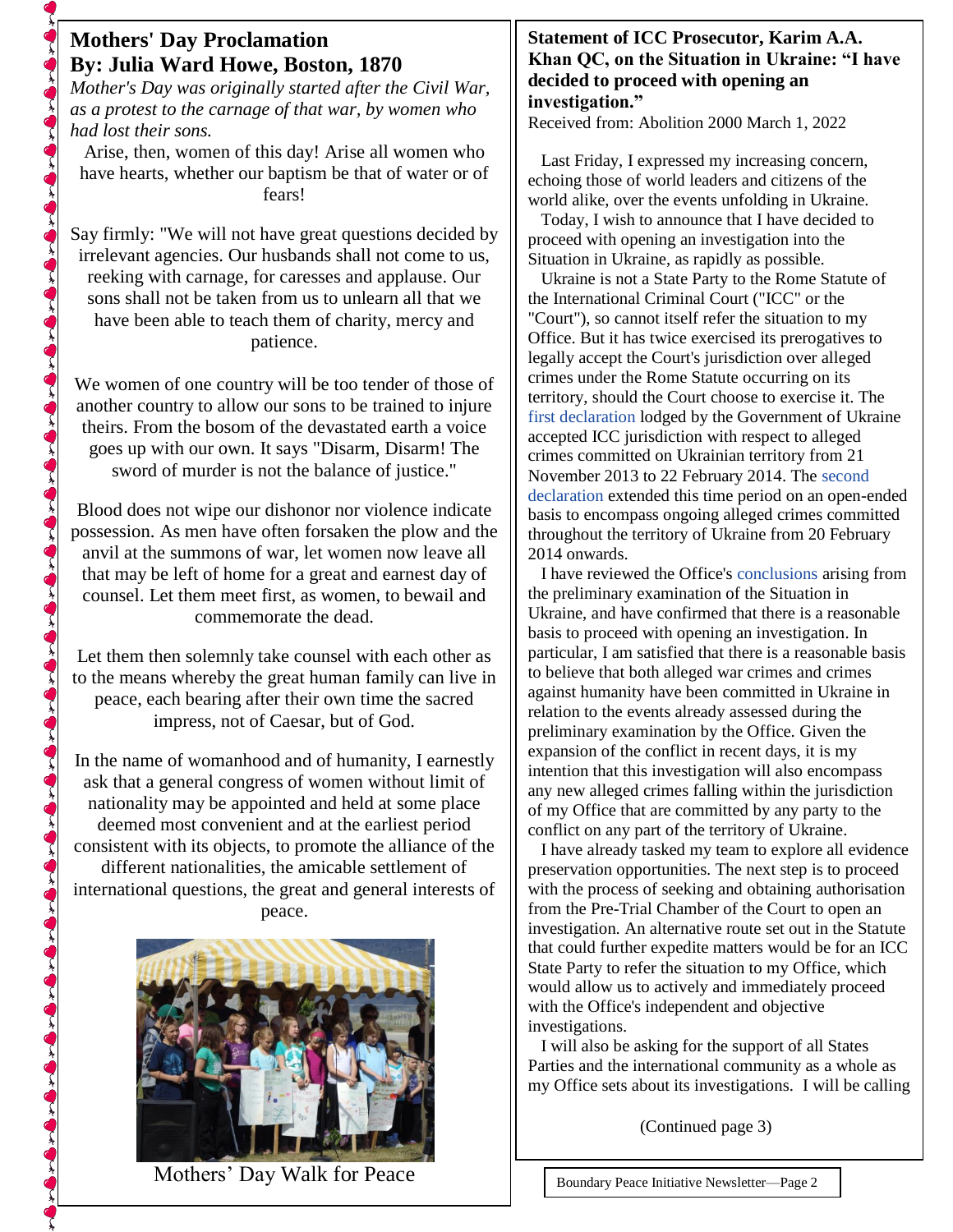#### **Our Mission**

The Boundary Peace Initiative represents people of diverse backgrounds officially brought together in 2002 because of our mutual concern for the rise in world conflict. Our mandate is to participate in multilateral nonviolent conflict resolution in support of global human rights, ecological and environmental sustainability and international law through education, sharing of information, dialogue and activism locally and globally. We encourage and seek your participation in our mutual work for true peace based on social justice, equality, accountability, integrity, honour, respect, etc in order to build a better world today and future generations.

#### **BPI web site: [www.boundarypeaceinitiative.org](http://www.boundarypeaceinitiative.org/)** *For info contact Laura at (250) 444-0524 or (250) 442- 0434 or email: [L4peace@telus.net](mailto:L4peace@telus.net).*

#### **PEACE TAX**

Tax me not for the purpose of war when the world is in need of peace. Guns and bombs can never buy democracy's release.

Take my dollar and build a bridge between opposing sides let understanding and dialogue conquer what divides.

 $\mathcal{L}^{\mathbf{c}}_{\mathbf{c}}$  , and  $\mathcal{L}^{\mathbf{c}}_{\mathbf{c}}$  , and  $\mathcal{L}^{\mathbf{c}}_{\mathbf{c}}$  , and  $\mathcal{L}^{\mathbf{c}}_{\mathbf{c}}$  , and  $\mathcal{L}^{\mathbf{c}}_{\mathbf{c}}$  , and  $\mathcal{L}^{\mathbf{c}}_{\mathbf{c}}$  , and  $\mathcal{L}^{\mathbf{c}}_{\mathbf{c}}$  , and  $\mathcal{L}^{\mathbf{c}}_{\mathbf$ 

Invest in peace and you will make the world a better place where in the need for guns and bombs will be at last, erased.

by Jeevan Bhagwat

From the 2011 archives of Conscience Canada Fall Newsletter.

Want to read more anti-war / pro-peace poetry? Visit the website of Poets Against War: www.poetsagainstwar.ca

#### (From page 2) **Statement of ICC Prosecutor,**

for additional budgetary support, for voluntary contributions to support all our situations, and for the loan of gratis personnel. The importance and urgency of our mission is too serious to be held hostage to lack of means.

 I will continue to closely follow developments on the ground in Ukraine, and again call for restraint and strict adherence to the applicable rules of international humanitarian law.

 If anyone has information relevant to the Situation, this can be submitted to my Office via: [otp.informationdesk@icc](mailto:otp.informationdesk@icc-cpi.int)[cpi.int.](mailto:otp.informationdesk@icc-cpi.int)

#### **Statement of Protest April 28, 2022 Steering Committee, Organizing Committee of the World Conference against A and H Bombs**

 We strongly protest against the repeated statements by President Putin, Foreign Minister Lavrov and other Russian leaders threatening to use nuclear weapons. The nuclear weapons are the "weapons of absolute evil" which, if used, would cause catastrophic humanitarian consequences, and the use of which can never be accepted.

 The use of nuclear weapons or any other weapons of mass destruction is an outright violation of the UN Charter, the Treaty on the Prohibition of nuclear weapons, other international laws and the international humanitarian law. It constitutes a crime against humanity, which cannot be justified for any reason or in any circumstances whatsoever. There should never be another Hiroshima or Nagasaki anywhere on earth.

 We call on the Russian Government to scrap all plans and actions relating to the use or threat of nuclear weapons, end the war operations without delay, withdraw all forces, and be engaged in the resolution of the conflicts by peaceful means.

 We appeal to all peace-loving people in Japan and all over the world to take action to never ever allow the use of nuclear weapons, to stop the war and to realize a total ban and the elimination of nuclear weapons to achieve a world free of nuclear weapons. To put an end to the crisis and open a future, the success in the 2022 World Conference against A and H Bombs (August 4-9 in Hiroshima and Nagasaki) is now more important than ever. Let us do our utmost for that!

Organizing Committee of World Conference against A and H Bombs:

Tel: +81-3-5842-6034 Fax: +81-3-5842-6033 Email: [intl@antiatom.org](mailto:intl@antiatom.org)

Heiwa-to-Rodo-Center 6F, 2-4-4, Yushima, Bunkyo-ku, Tokyo 113-8464 JAPAN